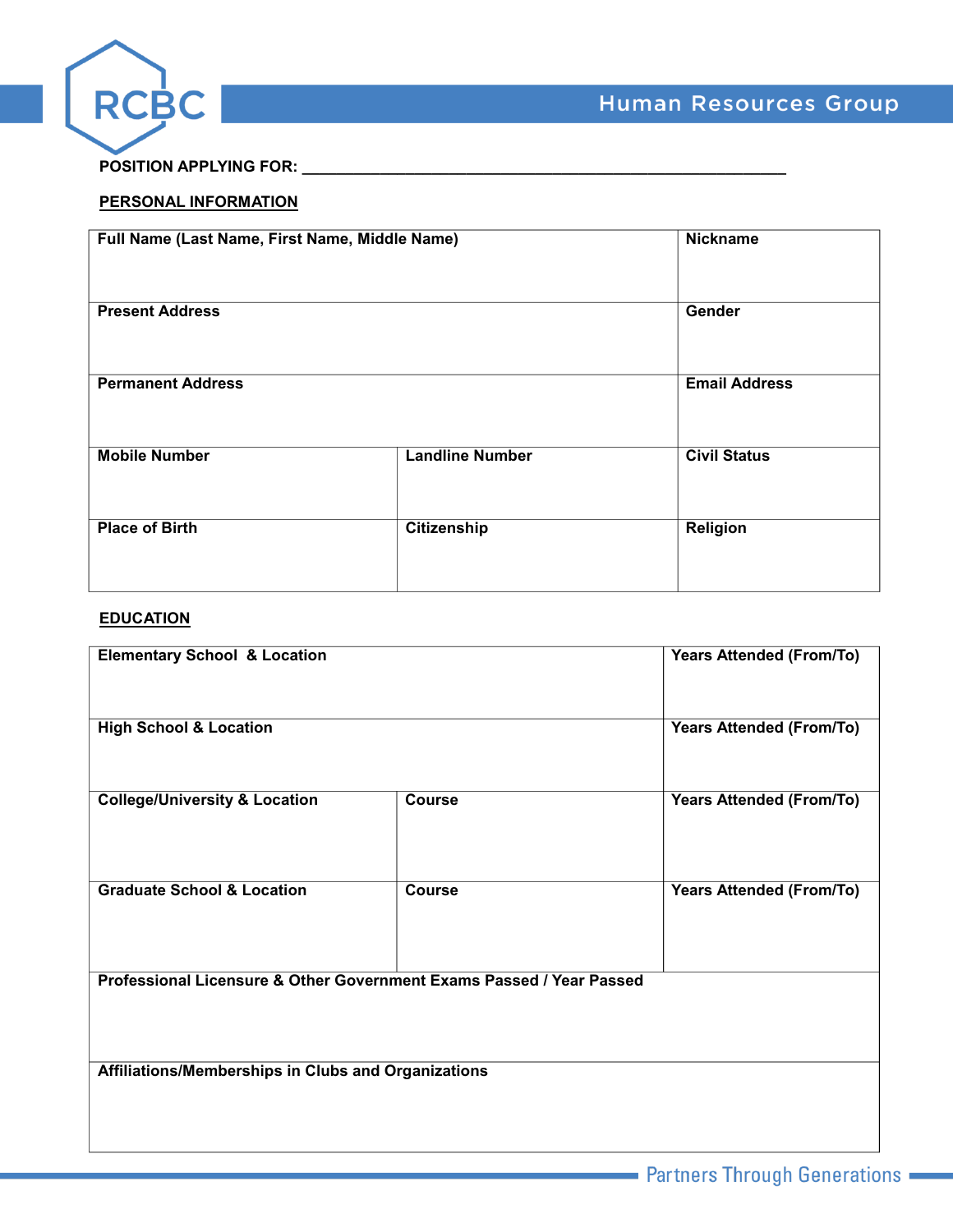

**Human Resources Group** 

#### **EMPLOYMENT RECORD**

| From | To | <b>Name of Employer</b> | Location | <b>Position</b> | <b>Reason for</b><br>Leaving |
|------|----|-------------------------|----------|-----------------|------------------------------|
|      |    |                         |          |                 |                              |
|      |    |                         |          |                 |                              |
|      |    |                         |          |                 |                              |
|      |    |                         |          |                 |                              |
|      |    |                         |          |                 |                              |
|      |    |                         |          |                 |                              |
|      |    |                         |          |                 |                              |

# **FAMILY DATA**

**Married** – Spouse, Children, Parents, Brothers and Sisters **Single** – Parents, Children, Brothers and Sisters

| <b>Full Name</b> | Age | Relationship | <b>Home Address</b> | Employer's<br>Name, Position<br>& Address | Dependent<br>(Y/N) |
|------------------|-----|--------------|---------------------|-------------------------------------------|--------------------|
|                  |     |              |                     |                                           |                    |
|                  |     |              |                     |                                           |                    |
|                  |     |              |                     |                                           |                    |
|                  |     |              |                     |                                           |                    |
|                  |     |              |                     |                                           |                    |
|                  |     |              |                     |                                           |                    |
|                  |     |              |                     |                                           |                    |
|                  |     |              |                     |                                           |                    |
|                  |     |              |                     |                                           |                    |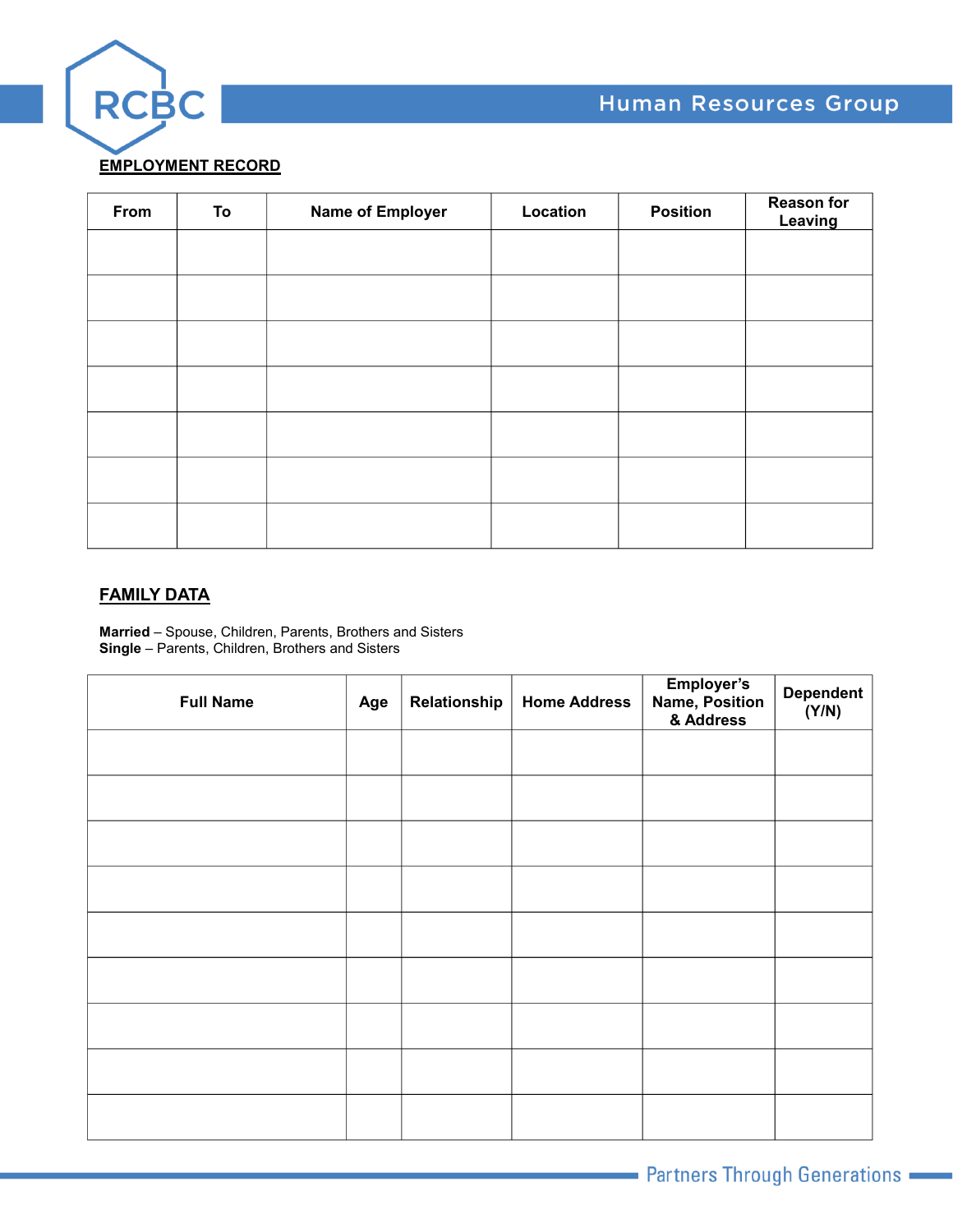

#### **WORK-RELATED DATA**

| List the computer programs/software applications you know and indicate proficiency. |                                             |
|-------------------------------------------------------------------------------------|---------------------------------------------|
| Have you ever been discharged or Select One<br>requested to resign from any job?    | If yes, state the reason why.               |
| Do you expect to engage in other Select One<br>business while employed in RCBC?     | If yes, describe the work & hours required. |
| Are you willing to work overtime?                                                   | No                                          |
| Are you willing to be assigned to other<br>provinces?                               | lNo.                                        |
| Are you willing to work on weekends<br>and holidays?                                | lNo.                                        |

# **OTHER PERSONAL INFORMATION**

| Where do you live? (Own House / With Parents / Rented<br>House / Others)                                                                               | <b>Approximate Living Expenses per</b><br><b>Month</b> |
|--------------------------------------------------------------------------------------------------------------------------------------------------------|--------------------------------------------------------|
| Outstanding Debts & Obligations (List the Amounts & Names of Creditor)                                                                                 |                                                        |
| Have you ever been accused, indicted and/or convicted of any crime? If yes, state the facts.                                                           |                                                        |
| Person to Notify in Case of Emergency (Full name, Relationship, Address and Contact No.)                                                               |                                                        |
| Name all friends employed in RCBC (Please specify relationship)                                                                                        |                                                        |
| Name all relatives employed in RCBC (Please specify relationship)                                                                                      |                                                        |
| Name all relatives employed as a senior government official (i.e. Director, Secretary, Mayor, Governor,<br>Senator, etc.; Please specify relationship) |                                                        |